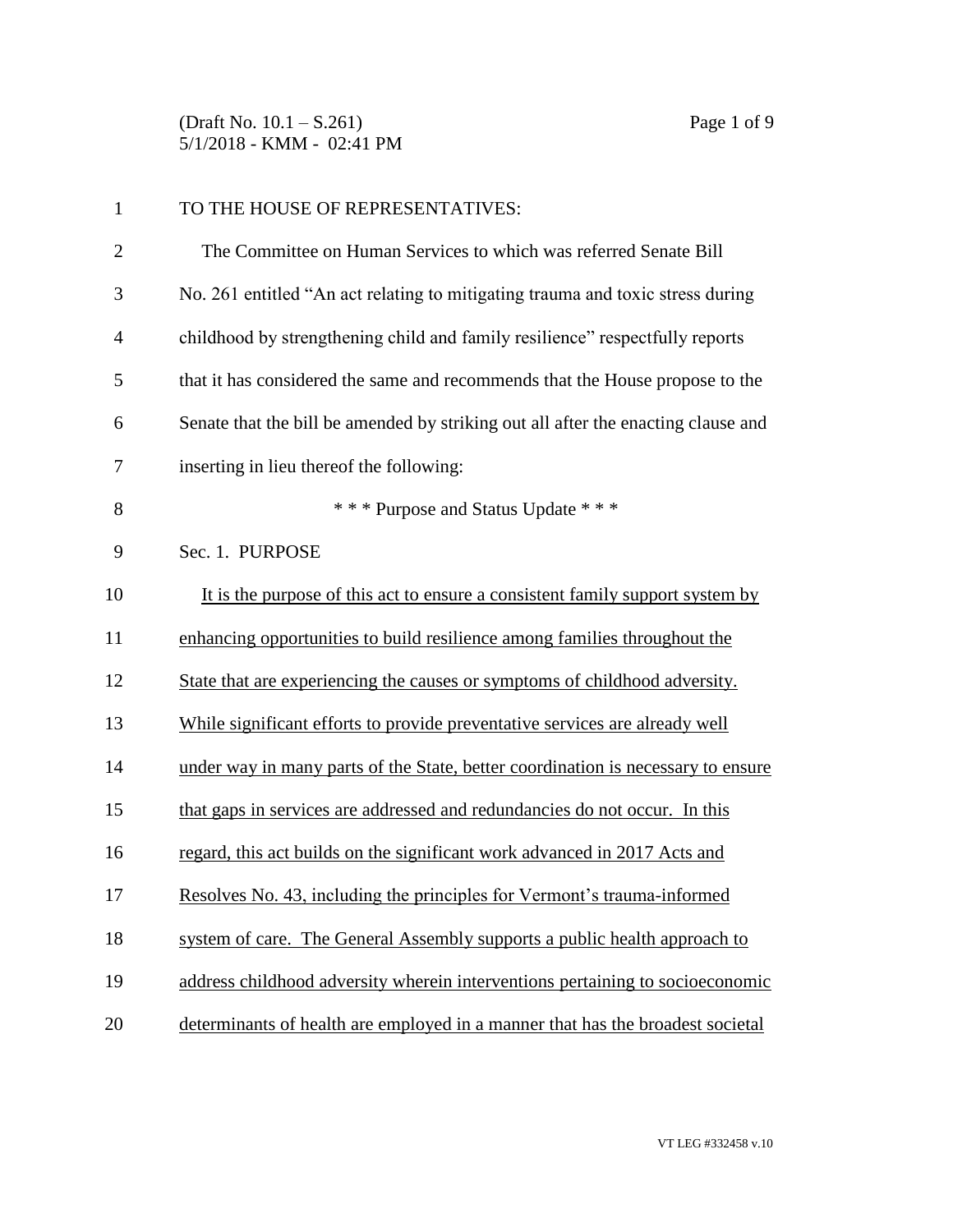(Draft No. 10.1 – S.261) Page 2 of 9 5/1/2018 - KMM - 02:41 PM

| $\mathbf{1}$   | reach and in which specialized interventions are directed to individuals with  |
|----------------|--------------------------------------------------------------------------------|
| $\overline{2}$ | the most acute need.                                                           |
| 3              | Sec. 2. STATUS REPORT; COMPLETION OF ACT 43 REPORT                             |
| $\overline{4}$ | On or before November 1, 2018, the Agency of Human Services' Director          |
| 5              | of Trauma Prevention and Resilience Development shall submit to the Chairs     |
| 6              | of the House Committee on Human Services and the Senate Committee on           |
| 7              | Health and Welfare and to any existing Advisory Council on Child Poverty       |
| 8              | and Strengthening Families a status report on the Agency's methodology and     |
| 9              | progress in preparing the response plan required pursuant to 2017 Acts and     |
| 10             | Resolves No. 43, Sec. 4, including any preliminary findings. The status report |
| 11             | shall include information as to the Agency's progress in implementing trauma-  |
| 12             | informed training opportunities for child care providers                       |
| 13             | *** Human Services Generally ***                                               |
| 14             | Sec. 3. 33 V.S.A. § 3402 is added to read:                                     |
| 15             | § 3402. DEFINITIONS                                                            |
| 16             | As used in this chapter:                                                       |
| 17             | (1) "Childhood adversity" means experiences that may be traumatic to           |
| 18             | children and youths during the first 18 years of life, such as experiencing    |
| 19             | violence or other emotionally disturbing exposures in their homes or           |
| 20             | communities.                                                                   |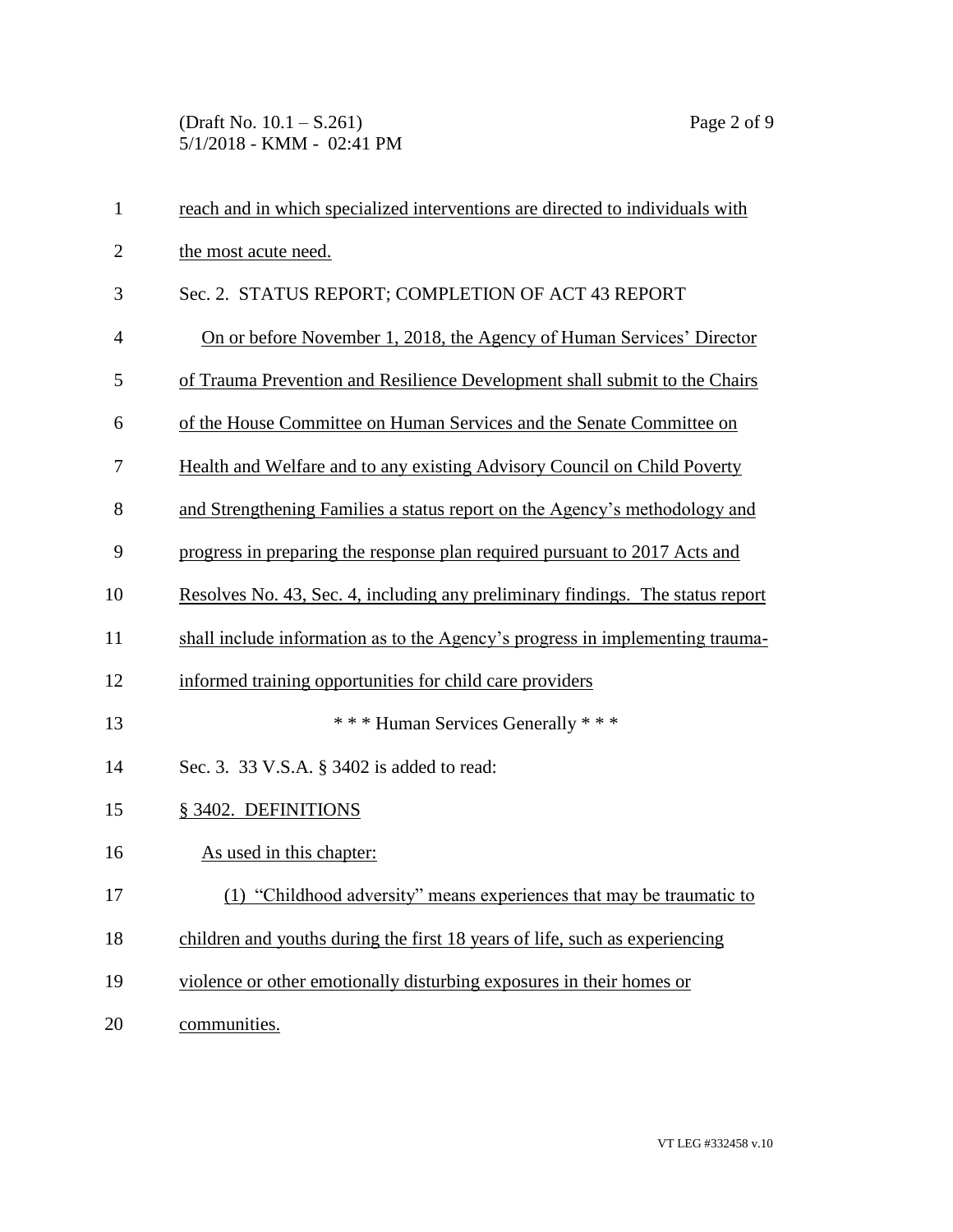(Draft No. 10.1 – S.261) Page 3 of 9 5/1/2018 - KMM - 02:41 PM

| $\mathbf{1}$   | (2) "Resilience" means the ability to respond to, with stand, and recover       |
|----------------|---------------------------------------------------------------------------------|
| $\mathbf{2}$   | from serious hardship with coping skills and a combination of protective        |
| 3              | factors, including a strong community, family support, social connections,      |
| $\overline{4}$ | knowledge of parenting and child development, concrete support in times of      |
| 5              | need, and social and emotional competence of children.                          |
| 6              | (3) "Toxic stress" means strong, frequent, or prolonged experience of           |
| 7              | adversity without adequate support.                                             |
| 8              | (4) "Trauma-informed" means a type of program, organization, or                 |
| 9              | system that recognizes the widespread impact of trauma and potential paths for  |
| 10             | recovery; recognizes the signs and symptoms of trauma in clients, families,     |
| 11             | staff, and others involved in a system; responds by fully integrating knowledge |
| 12             | about trauma into policies, procedures, and practices; and seeks actively to    |
| 13             | resist retraumatization and build resilience among the population served.       |
| 14             | Sec. 4. 33 V.S.A. § 3403 is added to read:                                      |
| 15             | § 3403. DIRECTOR OF TRAUMA PREVENTION AND RESILIENCE                            |
| 16             | <b>DEVELOPMENT</b>                                                              |
| 17             | (a) There is created the permanent position of Director of Trauma               |
| 18             | Prevention and Resilience Development within the Office of the Secretary in     |
| 19             | the Agency of Human Services for the purpose of directing and coordinating      |
| 20             | systemic approaches across State government that build childhood resiliency     |
| 21             | and mitigate toxic stress by implementing a public health approach. The         |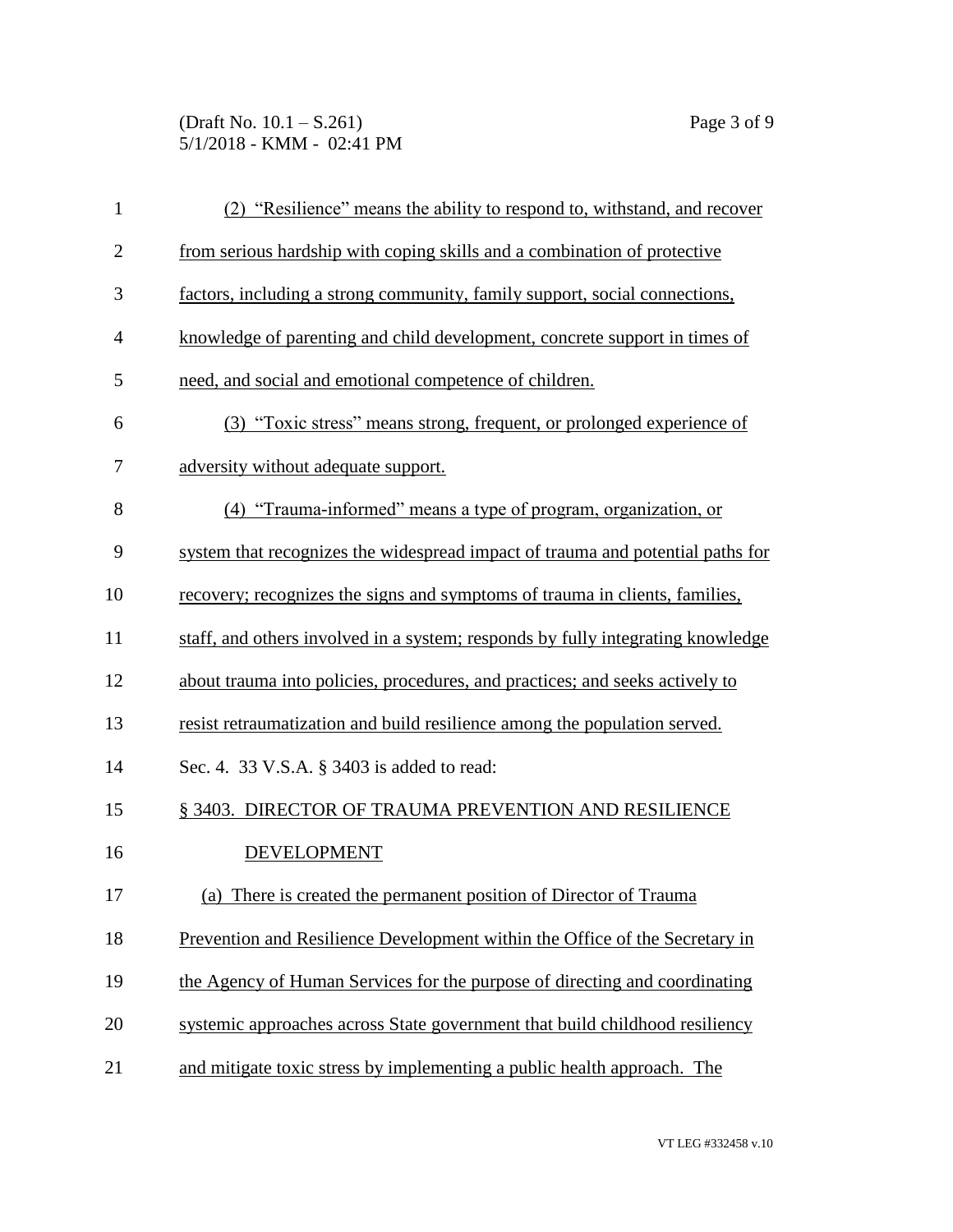(Draft No. 10.1 – S.261) Page 4 of 9 5/1/2018 - KMM - 02:41 PM

| $\mathbf{1}$   | Director shall engage families and communities to build the protective factors    |
|----------------|-----------------------------------------------------------------------------------|
| $\overline{2}$ | of a strong community, family support, social connections, knowledge of           |
| 3              | parenting and child development, concrete support in times of need, and the       |
| $\overline{4}$ | social and emotional competence of children. It is the intent of the General      |
| 5              | Assembly that the Director position be funded by the repurposing of existing      |
| 6              | expenditures and resources, including the potential reassignment of existing      |
| 7              | positions. If the Secretary determines to fund this position by reassigning an    |
| 8              | existing position, he or she shall propose to the Joint Fiscal Committee prior to |
| 9              | October 1, 2018 any necessary statutory modifications to reflect the              |
| 10             | reassignment.                                                                     |
| 11             | (b) The Director shall:                                                           |
| 12             | (1) provide advice and support to the Secretary of Human Services and             |
| 13             | facilitate communication and coordination among the Agency's departments          |
| 14             | with regard to childhood trauma, toxic stress, and the promotion of resilience    |
| 15             | building;                                                                         |
| 16             | collaborate with both community and State partners, including the<br>(2)          |
| 17             | Agency of Education and the Judiciary, to build consistency between trauma-       |
| 18             | informed systems that address medical and social service needs and serve as a     |
| 19             | conduit between providers and the public;                                         |
| 20             | (3) provide support for and dissemination of educational materials                |
| 21             | pertaining to childhood trauma, toxic stress, and the promotion of resilience     |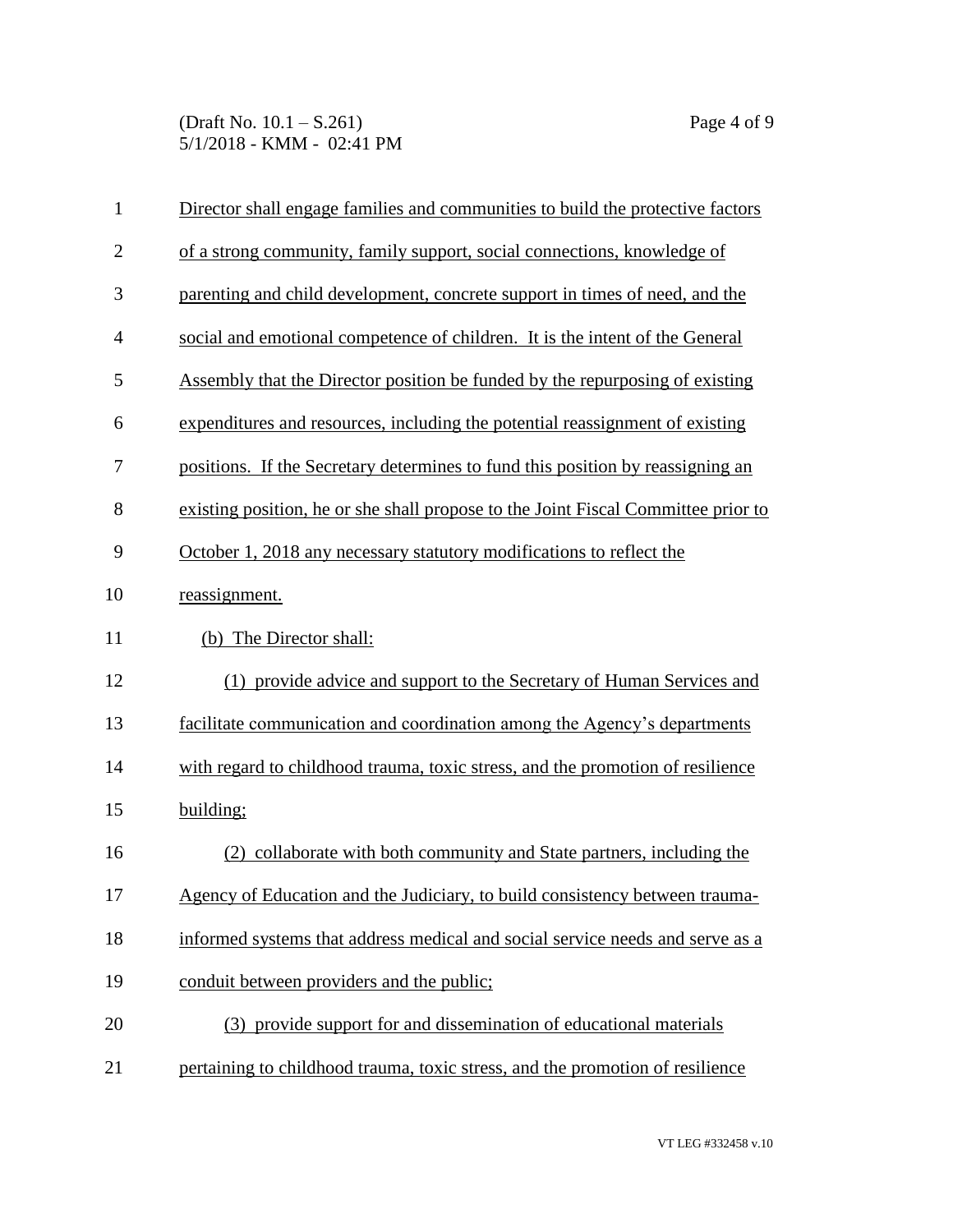(Draft No. 10.1 – S.261) Page 5 of 9 5/1/2018 - KMM - 02:41 PM

| $\mathbf{1}$   | building, including to postsecondary institutions within Vermont's State           |
|----------------|------------------------------------------------------------------------------------|
| $\overline{2}$ | College System;                                                                    |
| 3              | (4) coordinate with partners inside and outside State government,                  |
| 4              | including the Child and Family Trauma Work Group; and                              |
| 5              | (5) evaluate the work of the Agency and the Agency's grantees and                  |
| 6              | community contractors that addresses resilience and trauma-prevention using        |
| 7              | results-based accountability methodologies.                                        |
| 8              | Sec. 5. 2017 Acts and Resolves No. 43, Sec. 4 is amended to read:                  |
| 9              | Sec. 4. ADVERSE CHILDHOOD EXPERIENCES ADVERSITY;                                   |
| 10             | <b>RESPONSE PLAN</b>                                                               |
| 11             | (a) On or before January 15, 2019, the Agency of Human Services shall              |
| 12             | present to the House Committees on Health Care and on Human Services and           |
| 13             | the Senate Committee on Health and Welfare, in response to the work                |
| 14             | completed by the Adverse Childhood Experiences Working Group established           |
| 15             | pursuant to Sec. 3 of this act, a plan that specially addresses the integration of |
| 16             | evidence-informed and family-focused prevention, intervention, treatment, and      |
| 17             | recovery services for individuals affected by adverse childhood experiences        |
| 18             | adversity. The plan shall address the coordination of services throughout and      |
| 19             | among the Agency, the Agency of Education, and the Judiciary and shall             |
| 20             | propose mechanisms for:                                                            |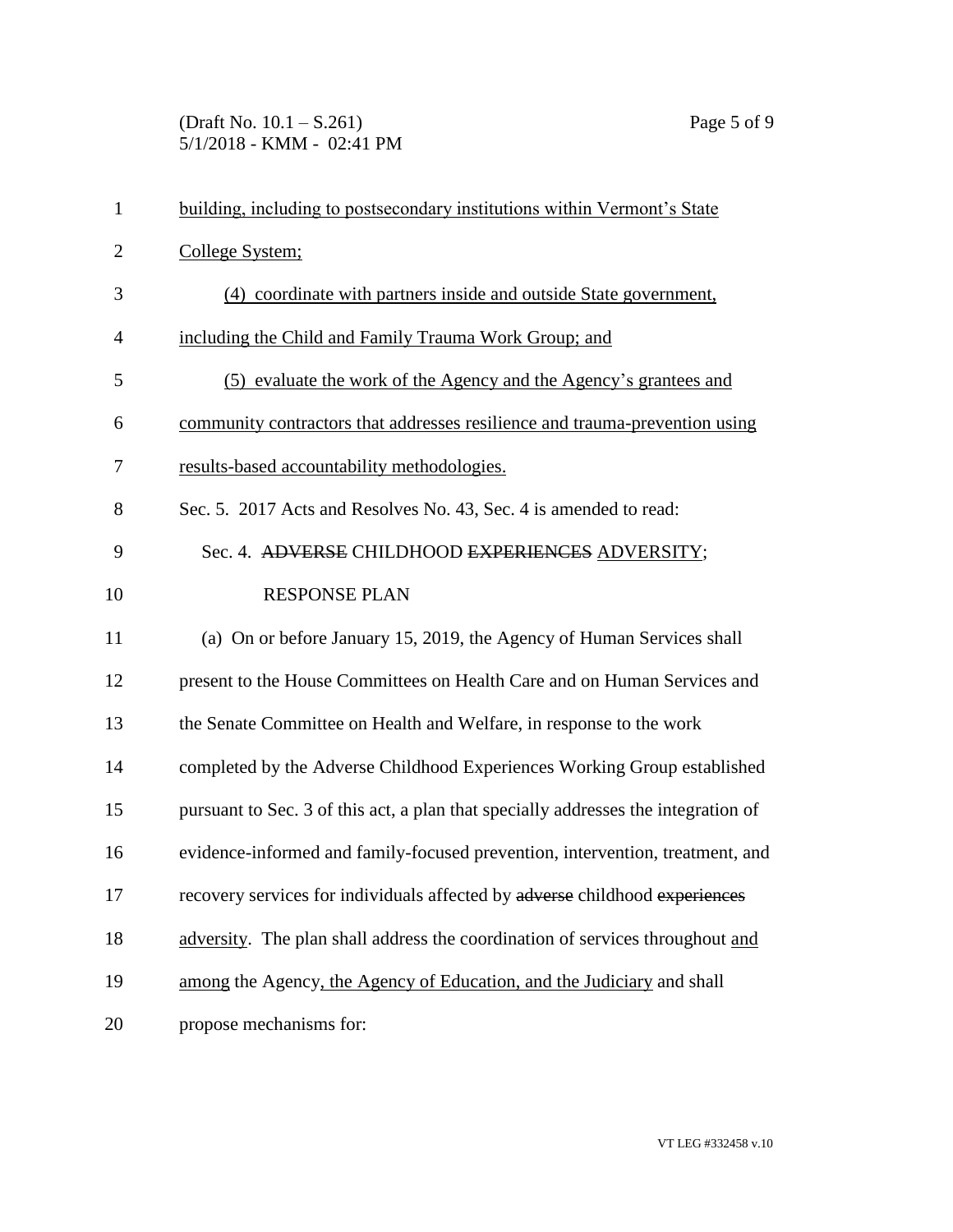(Draft No. 10.1 – S.261) Page 6 of 9 5/1/2018 - KMM - 02:41 PM

| $\mathbf{1}$   | (1) improving and engaging community providers in the systematic              |
|----------------|-------------------------------------------------------------------------------|
| $\overline{2}$ | prevention of trauma;                                                         |
| 3              | (2) case detection and care of individuals affected by adverse childhood      |
| $\overline{4}$ | experiences adversity; and                                                    |
| 5              | (3) ensuring that the Agency's policies related to children, families, and    |
| 6              | communities build resilience;                                                 |
| 7              | (4) ensuring that the Agency and grants to the Agency of Human                |
| 8              | Services' Agency's community partners related to children and families strive |
| 9              | toward accountability and community resilience are evaluated using results-   |
| 10             | based accountability methodology; and                                         |
| 11             | (5) providing an estimate of the resources necessary to implement the         |
| 12             | response plan, including any possible reallocations.                          |
| 13             | * * *                                                                         |
| 14             | *** Health Care ***                                                           |
| 15             | Sec. 6. 18 V.S.A. § 702 is amended to read:                                   |
| 16             | § 702. BLUEPRINT FOR HEALTH; STRATEGIC PLAN                                   |
| 17             | * * *                                                                         |
| 18             | (c) The Blueprint shall be developed and implemented to further the           |
| 19             | following principles:                                                         |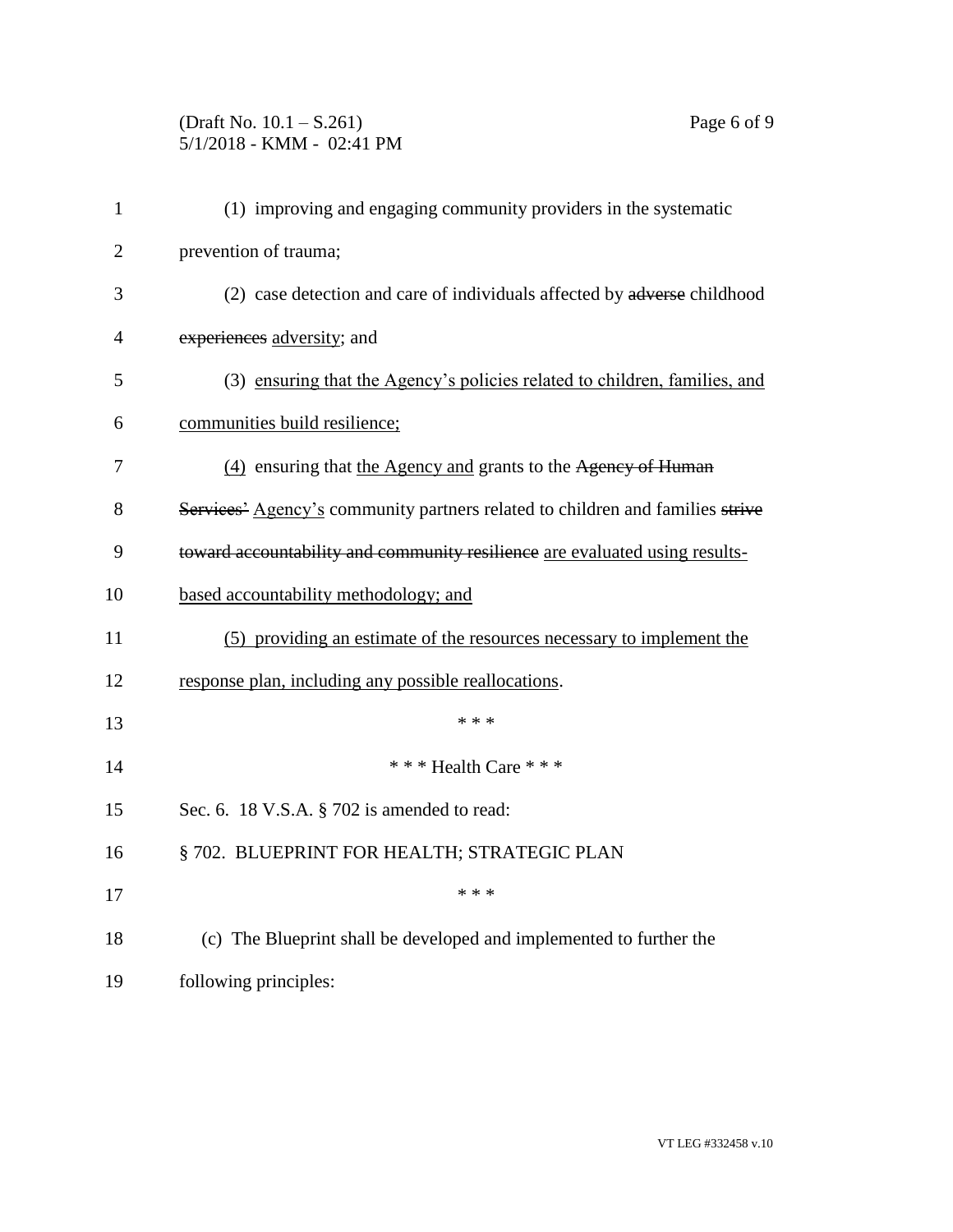(Draft No. 10.1 – S.261) Page 7 of 9 5/1/2018 - KMM - 02:41 PM

| $\mathbf{1}$   | (1) the primary care provider The Blueprint community health team                                     |
|----------------|-------------------------------------------------------------------------------------------------------|
| $\overline{2}$ | should serve a central role in the coordination of medical care and social                            |
| 3              | services and shall be compensated appropriately for this effort;                                      |
| $\overline{4}$ | (2) use Use of information technology should be maximized;                                            |
| 5              | (3) local Local service providers should be used and supported,                                       |
| 6              | whenever possible;                                                                                    |
| 7              | (4) transition Transition plans should be developed by all involved                                   |
| 8              | parties to ensure a smooth and timely transition from the current model to the                        |
| 9              | Blueprint model of health care delivery and payment;                                                  |
| 10             | (5) implementation Implementation of the Blueprint in communities                                     |
| 11             | across the State should be accompanied by payment to providers sufficient to                          |
| 12             | support care management activities consistent with the Blueprint, recognizing                         |
| 13             | that interim or temporary payment measures may be necessary during early                              |
| 14             | and transitional phases of implementation; and                                                        |
| 15             | (6) interventions Interventions designed to prevent chronic disease and                               |
| 16             | improve outcomes for persons with chronic disease should be maximized,                                |
| 17             | should target specific chronic disease risk factors, and should address changes                       |
| 18             | in individual behavior <sub>7</sub> ; the physical, mental, and social environment <sub>7</sub> ; and |
| 19             | health care policies and systems.                                                                     |

VT LEG #332458 v.10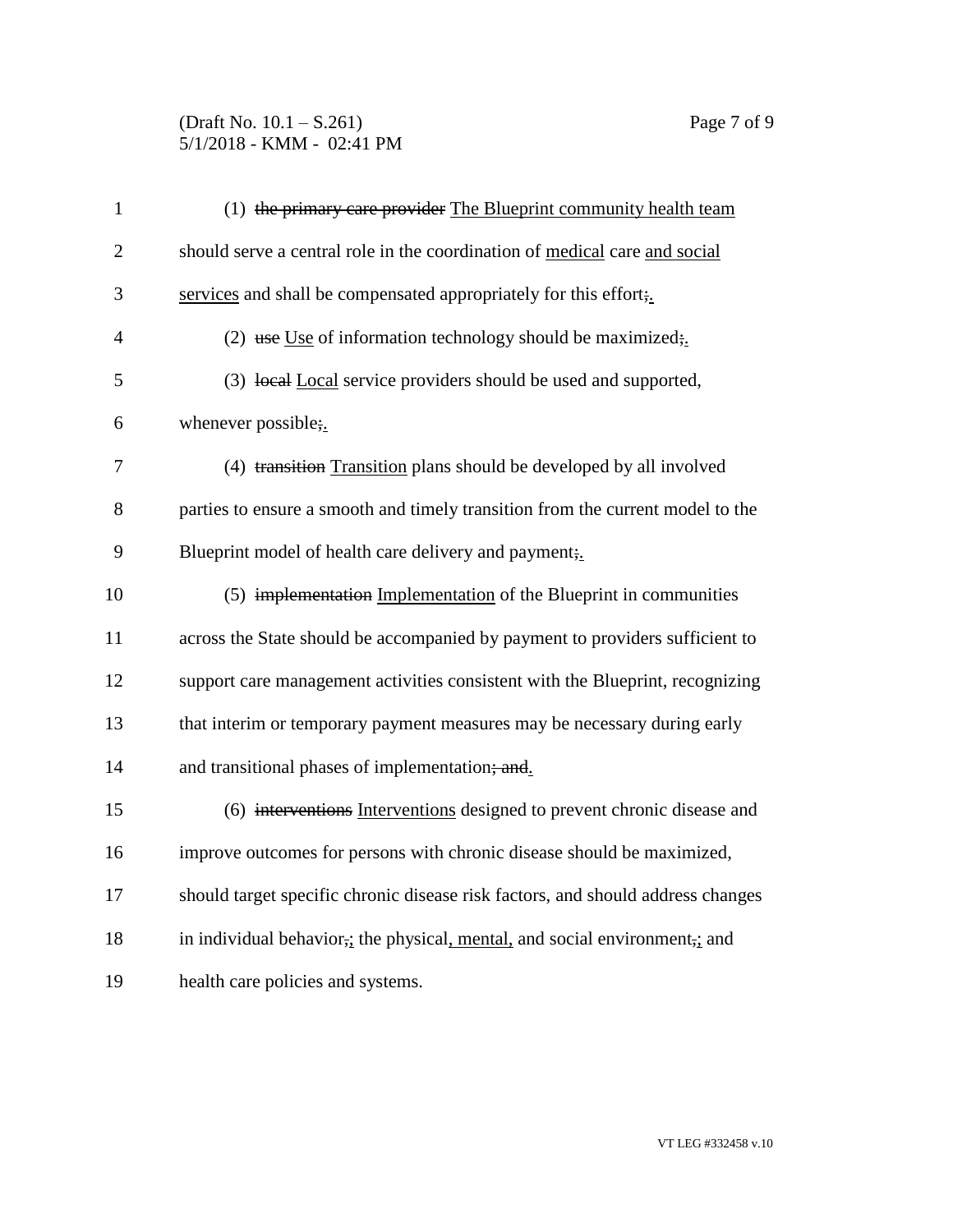(Draft No. 10.1 – S.261) Page 8 of 9 5/1/2018 - KMM - 02:41 PM

| $\mathbf{1}$   | (7) Providers should assess trauma and toxic stress to ensure that the           |
|----------------|----------------------------------------------------------------------------------|
| $\overline{2}$ | needs of the whole person are addressed and opportunities to build resilience    |
| 3              | and community supports are maximized.                                            |
| $\overline{4}$ | * * *                                                                            |
| 5              | Sec. 7. 18 V.S.A. § 9382 is amended to read:                                     |
| 6              | § 9382. OVERSIGHT OF ACCOUNTABLE CARE ORGANIZATIONS                              |
| 7              | (a) In order to be eligible to receive payments from Medicaid or                 |
| 8              | commercial insurance through any payment reform program or initiative,           |
| 9              | including an all-payer model, each accountable care organization shall obtain    |
| 10             | and maintain certification from the Green Mountain Care Board. The Board         |
| 11             | shall adopt rules pursuant to 3 V.S.A. chapter 25 to establish standards and     |
| 12             | processes for certifying accountable care organizations. To the extent           |
| 13             | permitted under federal law, the Board shall ensure these rules anticipate and   |
| 14             | accommodate a range of ACO models and sizes, balancing oversight with            |
| 15             | support for innovation. In order to certify an ACO to operate in this State, the |
| 16             | Board shall ensure that the following criteria are met:                          |
| 17             | * * *                                                                            |
| 18             | (17) The ACO provides connections and incentives to existing                     |
| 19             | community services for preventing and addressing the impact of childhood         |
| 20             | adversity. The ACO collaborates on the developments of quality-outcome           |